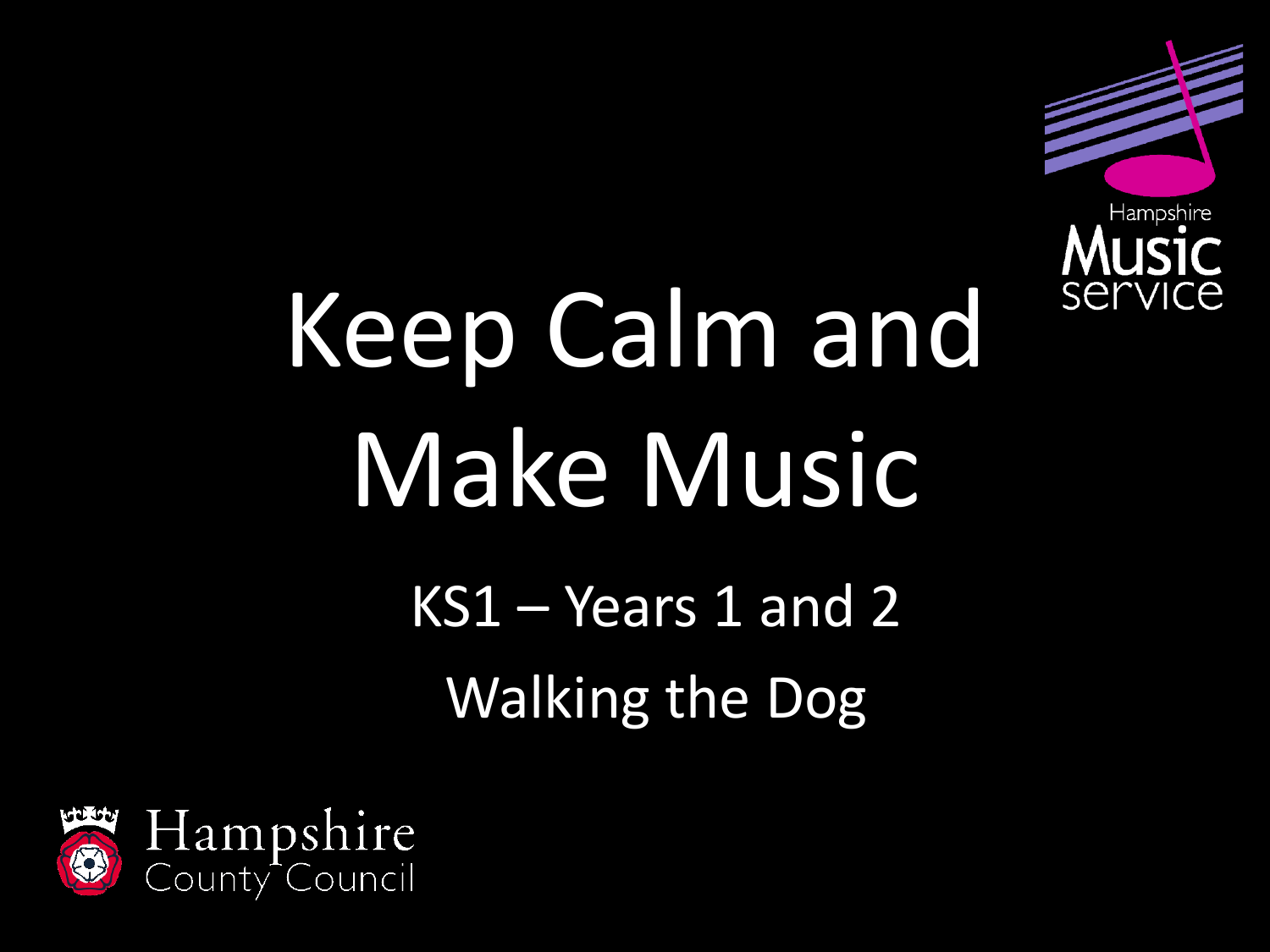# **Walking the Dog**

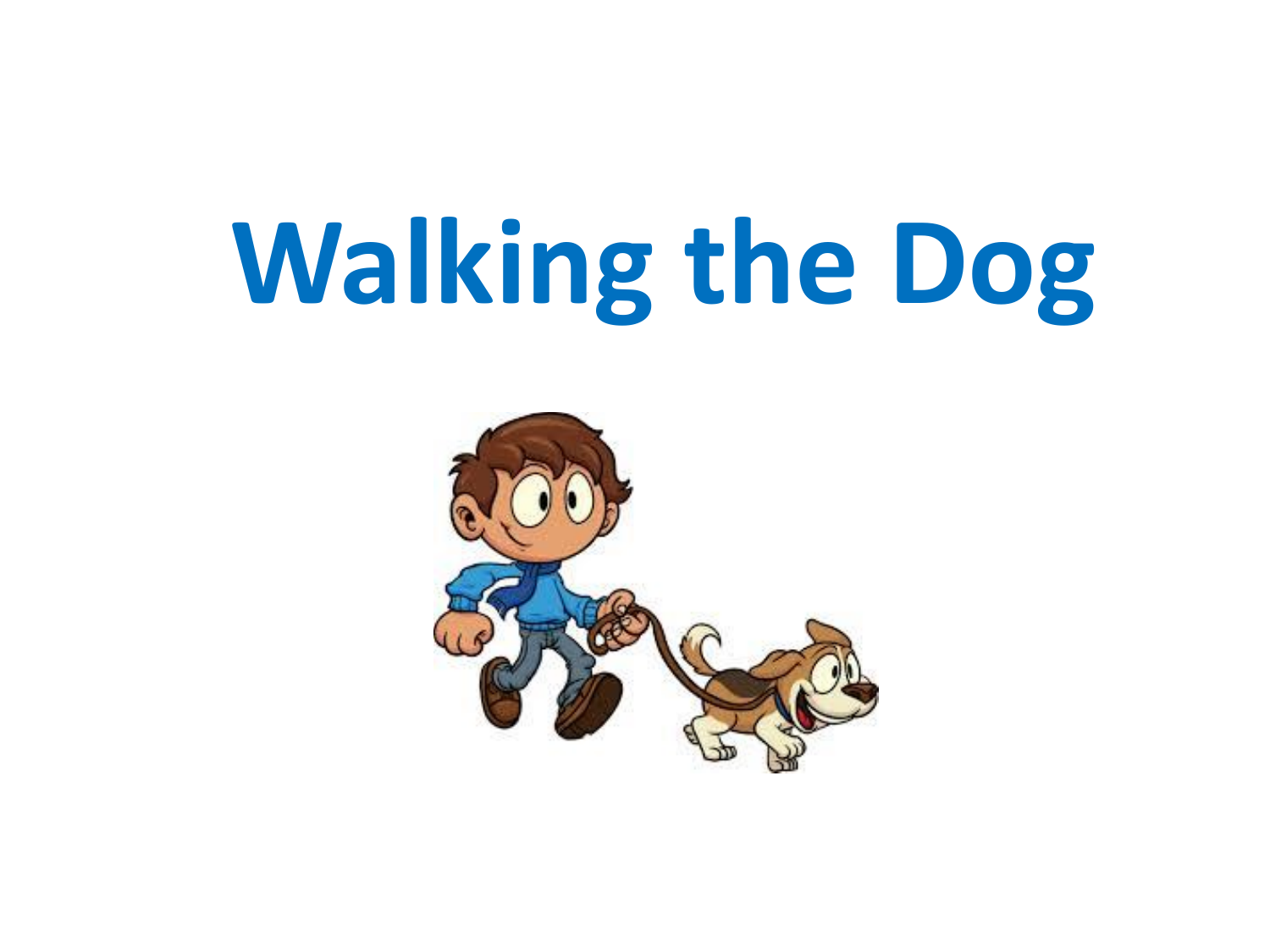## Let's get warmed up!



Follow these links and enjoy tapping along to the steady beat

Once confident try different actions to the steady beat e.g. tapping tummies/ thighs/ heads

<https://www.youtube.com/watch?v=b1z4JfxFb6c>

[https://www.youtube.com/watch?v=yi96gfl\\_Dog](https://www.youtube.com/watch?v=yi96gfl_Dog)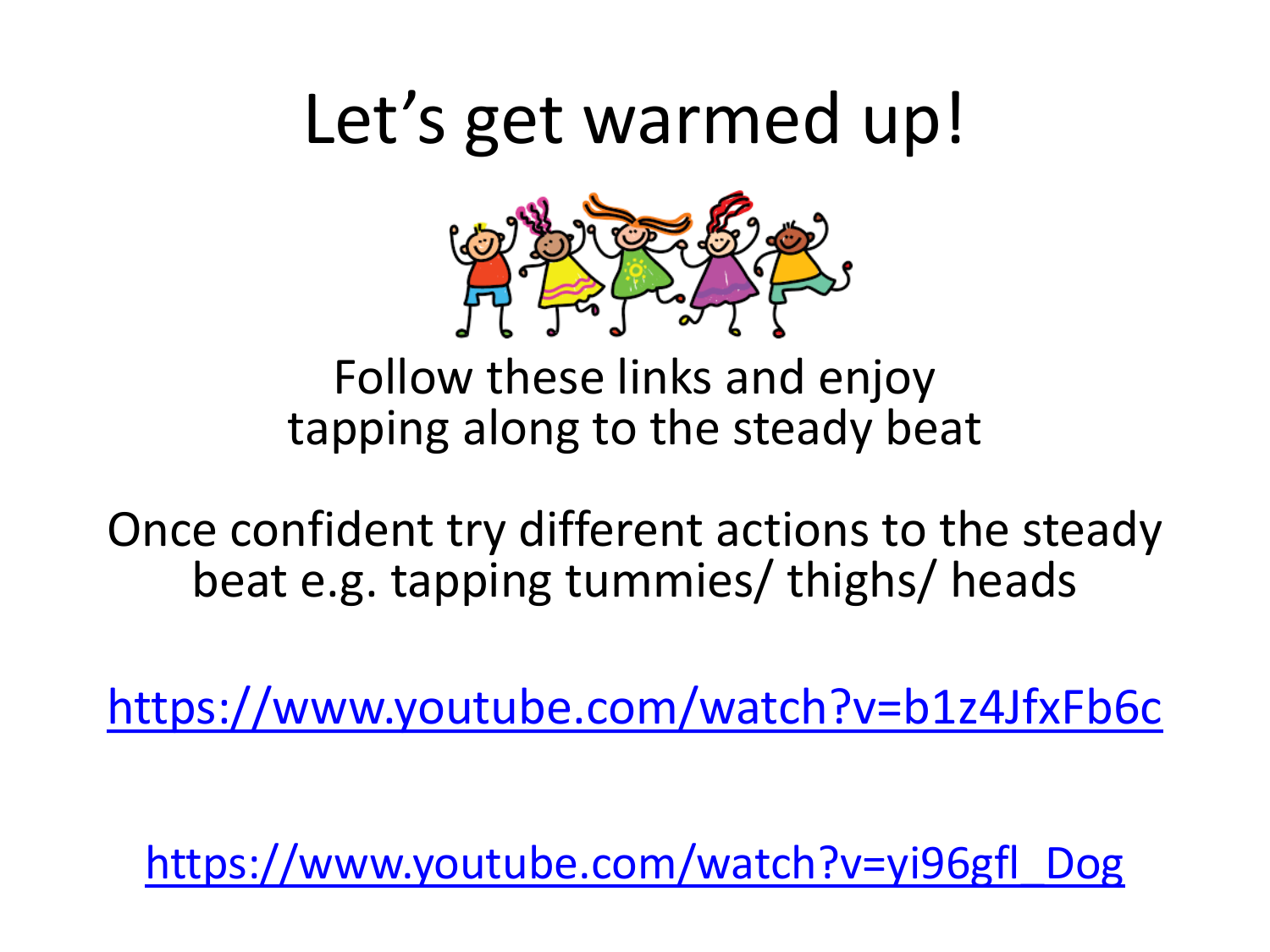## **Listen and tap**

Listen to this fun piece of music

<https://www.youtube.com/watch?v=t67SdkYubs4>

Clap along to the steady beat on your thighs

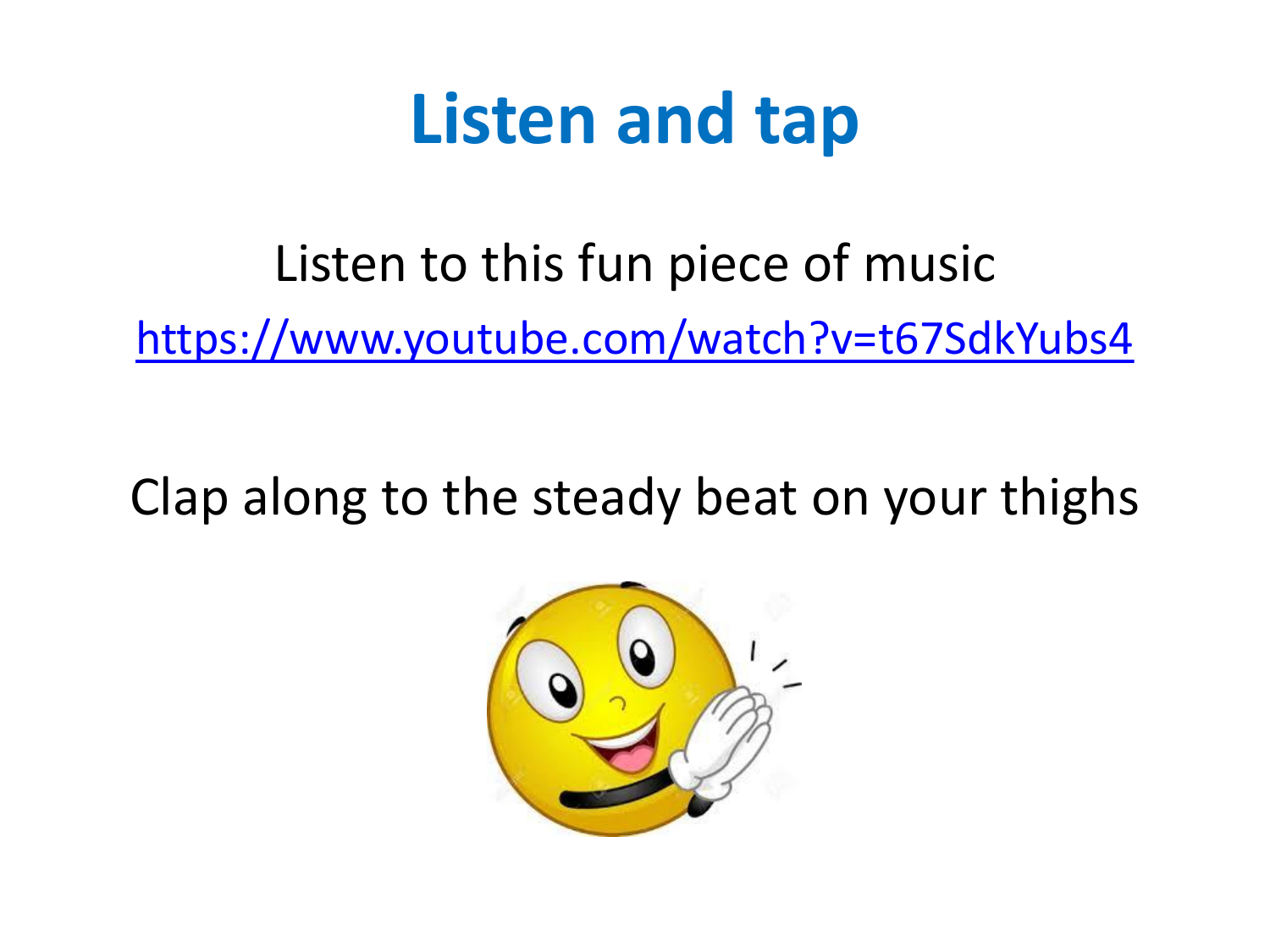# **Listen and walk your fingers**

Can you hear the walking tune played on the clarinet? Listen again and make your fingers "walk" every time you hear the clarinet

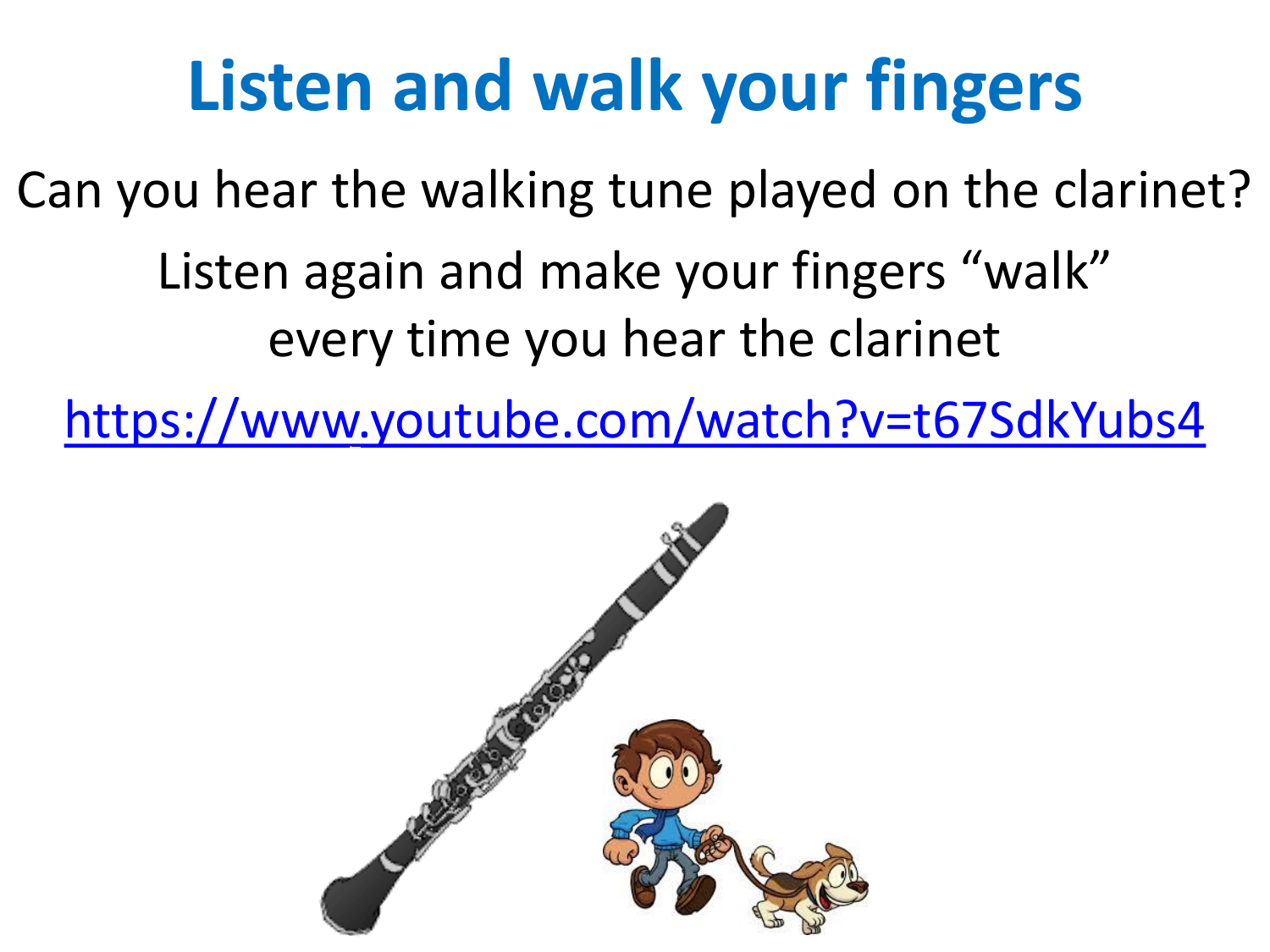## **Time for some information**

This piece is called: **Promenade – Walking the Dog**



It was composed over 80 years ago by George Gershwin

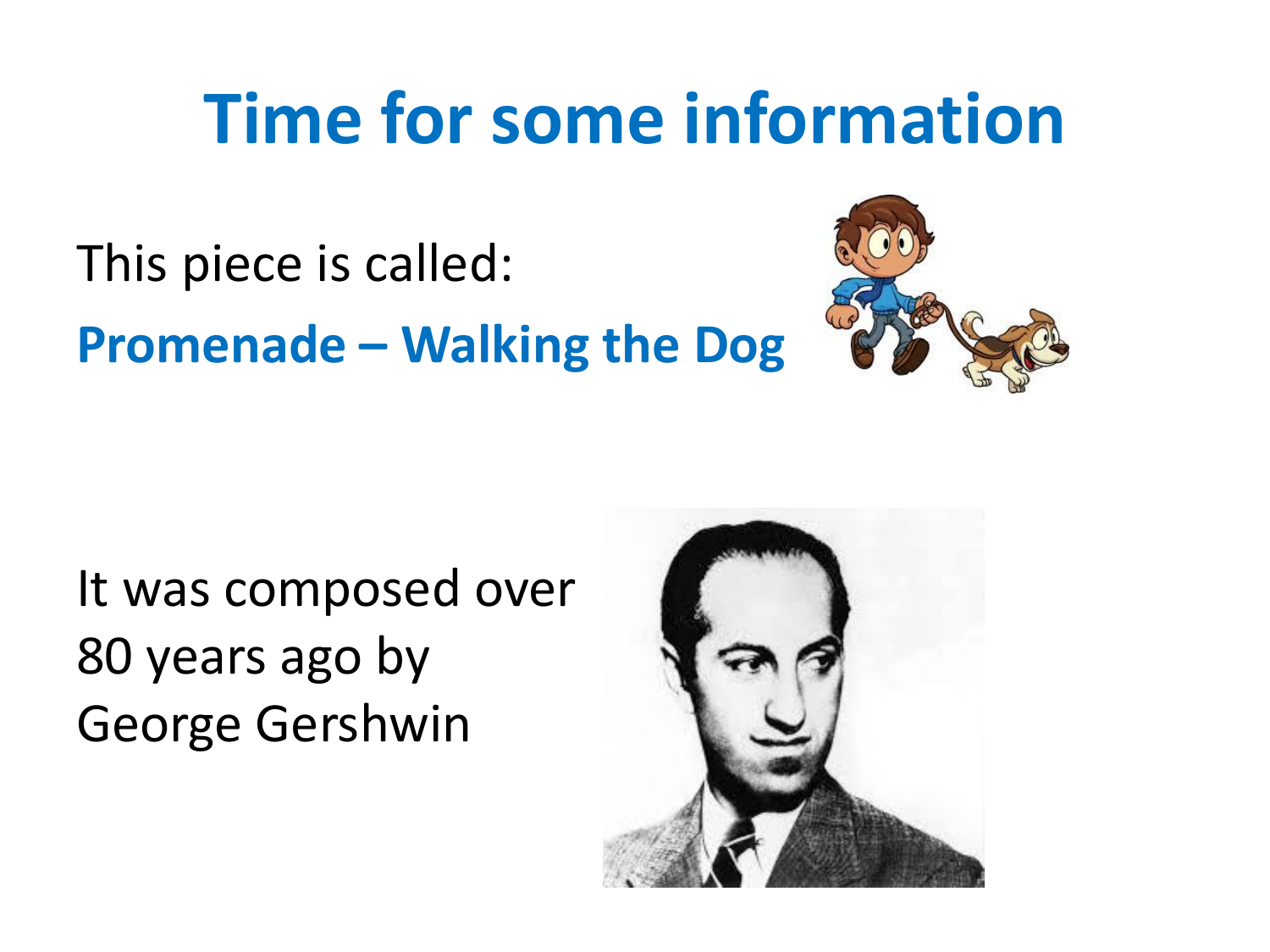## **Listen and walk your dog**

Take your imaginary dog for a walk

#### What do you think he gets up to during his walk?

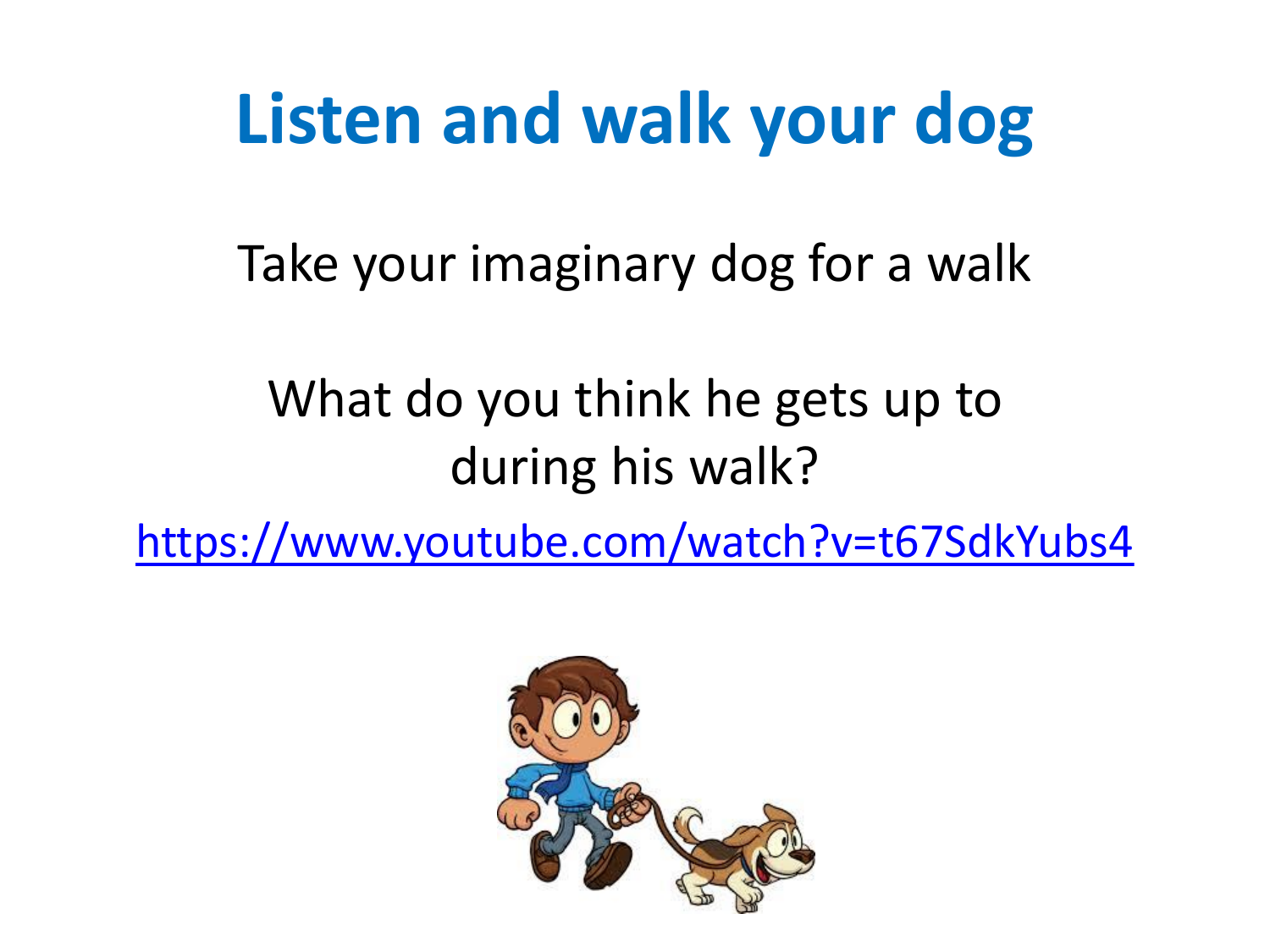

#### Explore chanting these word patterns in time to the music

| Dog            | walking |
|----------------|---------|
| <b>Walking</b> | walking |
| <b>Walking</b> | dog     |

Once confident try clapping these word patterns then playing them on wooden or skinned

instruments

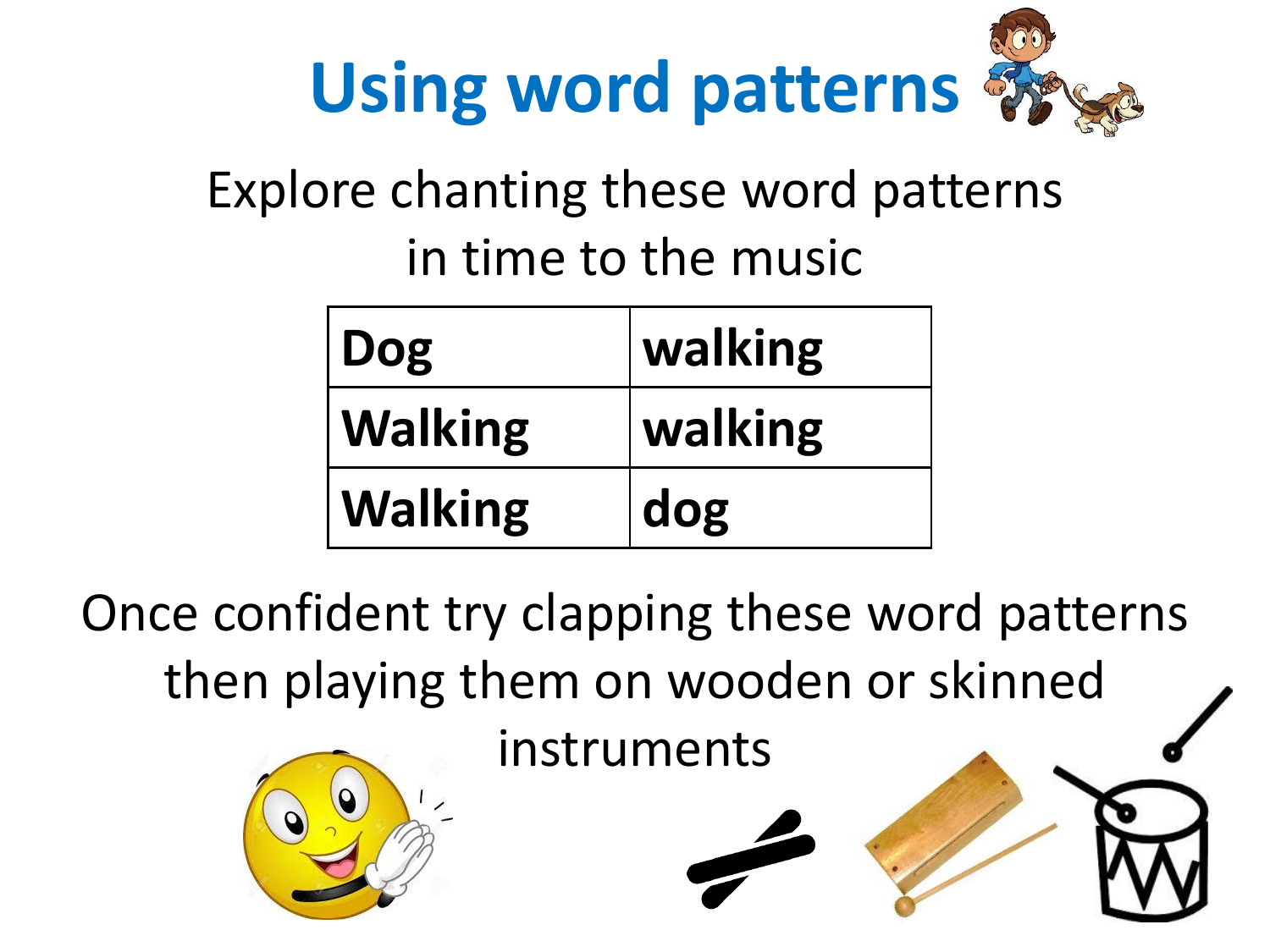# **Use your imagination!**

#### Work together to create a sequence of events to go with the music e.g.

| <b>Music</b>                | <b>Actions</b>                               |
|-----------------------------|----------------------------------------------|
| <b>Introduction</b>         | Stretching ready for the walk                |
| <b>Clarinet tune</b>        | Walking down the street                      |
| <b>Busy swirling sounds</b> | Pause whilst dog chases its tail             |
| <b>Clarinet tune</b>        | Walking                                      |
| <b>Busy swirling sounds</b> | Dog chases its tail again                    |
| <b>Clarinet tune</b>        | Walking                                      |
| <b>Violin tune</b>          | Stopping to chat to a friend                 |
| <b>Introduction</b>         | Waving goodbye to a friend                   |
| <b>Clarinet tune</b>        | Walking                                      |
| <b>Busy swirling sounds</b> | Dog chases its tail again (but is tired now) |
| <b>Clarinet tune</b>        | Walking home – getting more and more tired   |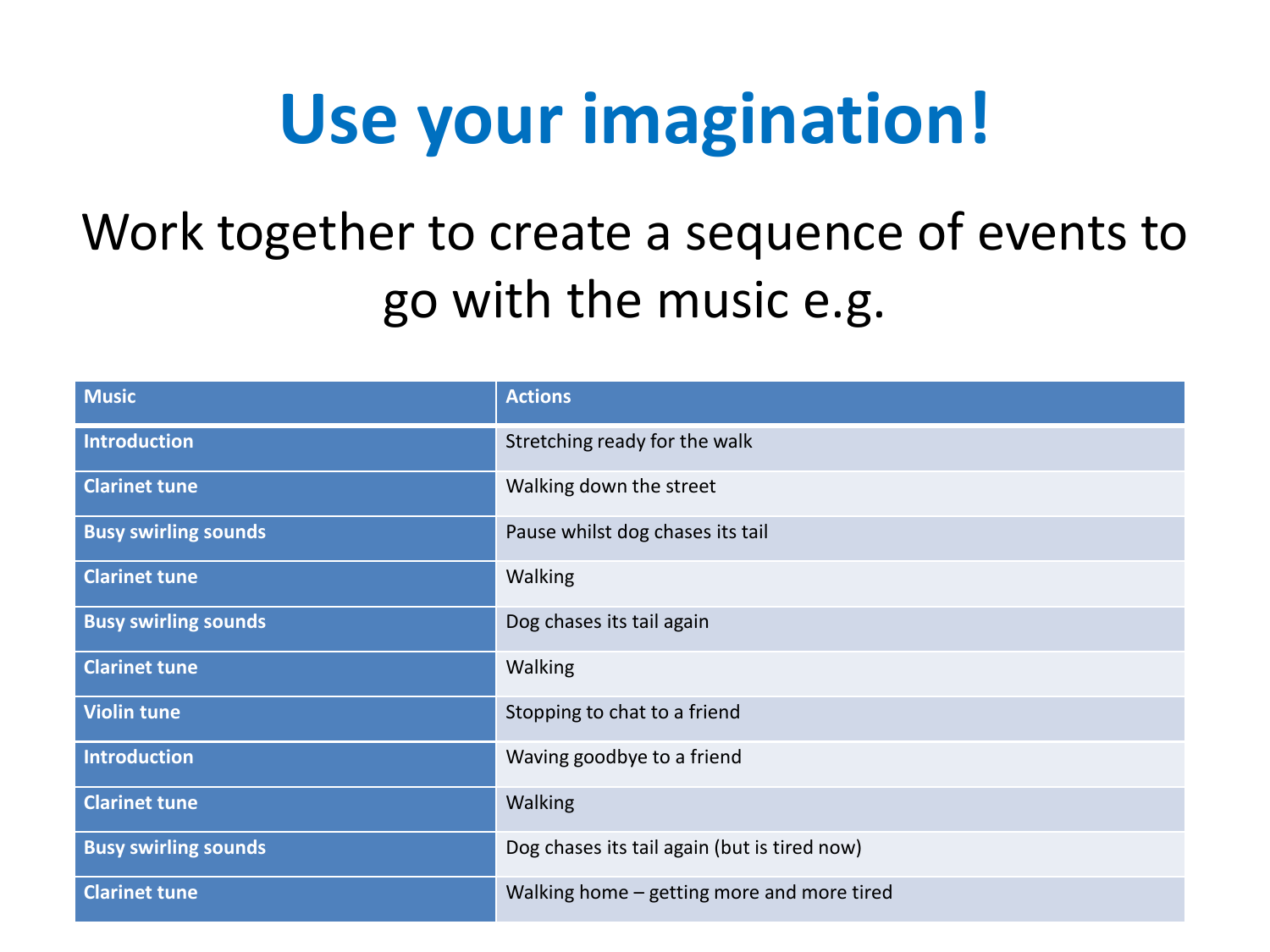# **Remember your ideas**

#### Draw a simple picture to help you to remember each of your ideas e.g.



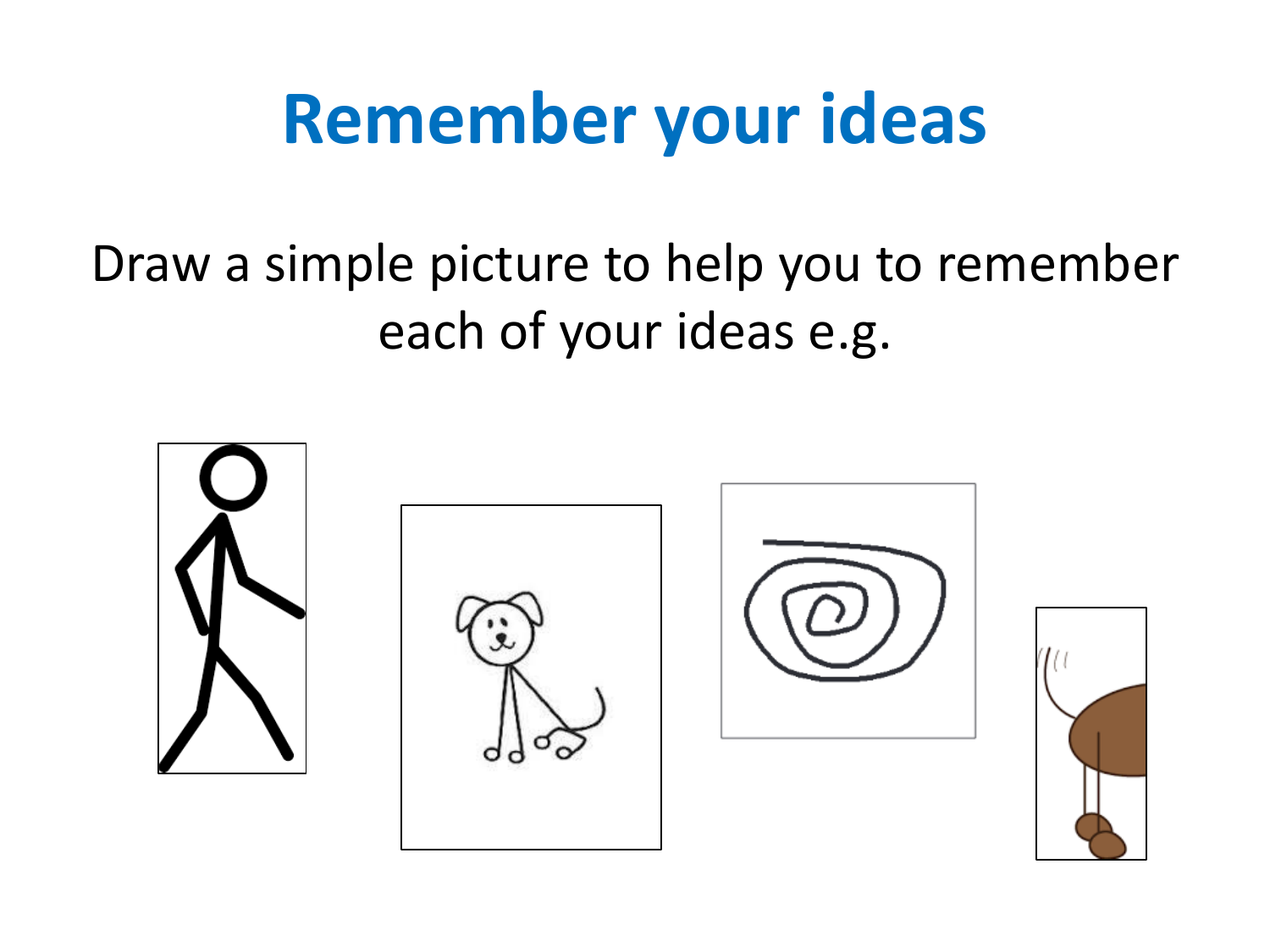## **Mime to the music**

Mime each of your chosen events along to the music Use your pictures (holding them up one at a time) to remember what to do when

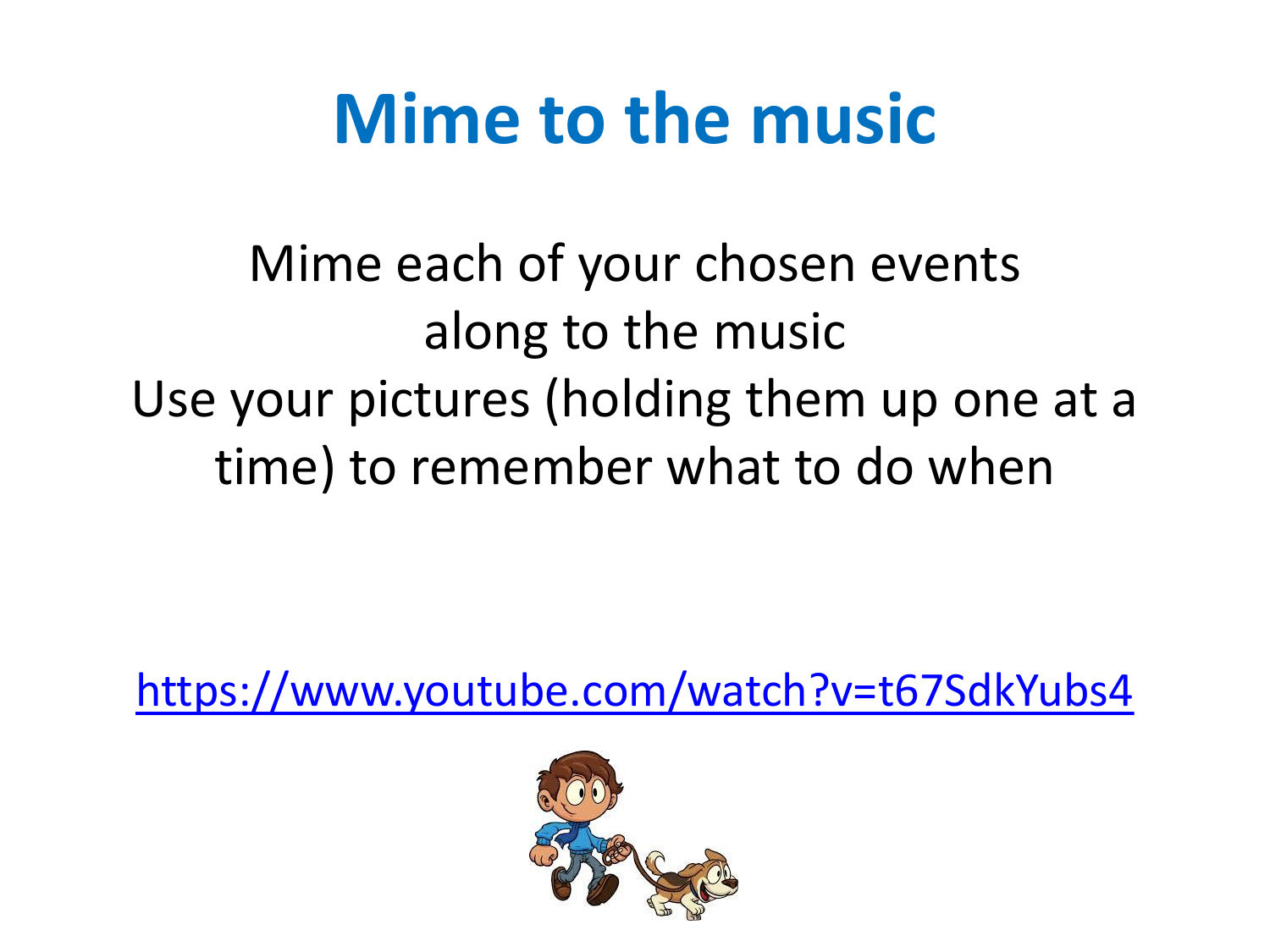# **Play along to the music**

Find a sound to go with each of your pictures e.g. you could play walking sounds on a wood block or chasing your tail sounds on shaky eggs



Play your sounds along to the music (still using your pictures to remember what to do when)